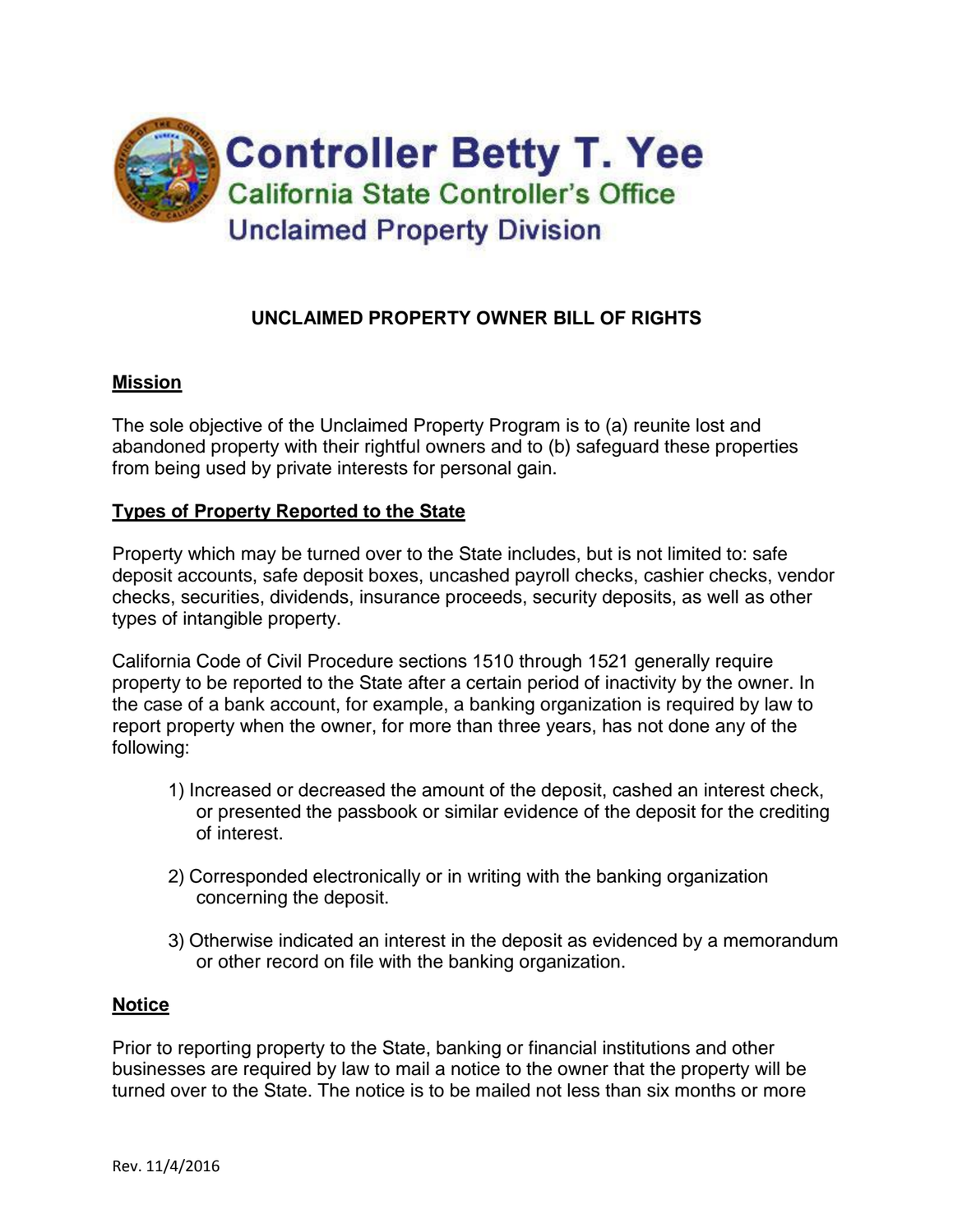than 12 months before the time the property is reported to the State. The notice is to contain a form by which the owner may declare their intention to maintain the account or confirm the owner's current address. If that form is filled out, signed by the owner, and returned to the organization, the property will not be turned over to the State.

Additionally, the Controller will also mail a notice to each owner that informs the owner that the property may be transferred to the State, the name of the organization in possession of the property, and contact information necessary to prevent the property from being transferred to the State.

Once property has been received by the State of California it will be administered by the Controller pursuant to the Unclaimed Property Law. The State Controller, and her relevant agents and employees, shall advance and protect the following rights afforded to all owners whose property has been turned over to the State pursuant to the Unclaimed Property Law, Code of Civil Procedure Sections 1500 et seq.

# **Rights and Protections**

- 1) Each claimant shall be treated with consideration, respect, and dignity.
- 2) An owner may file his or her claim directly with the Unclaimed Property Division at any time free of charge. Claiming instructions and forms may be obtained on the Controller's web site at: http://sco.ca.gov/upd\_form\_claim.html
	- a. Or directly from:
	- b. Unclaimed Property Division
	- c. P.O. Box 942850
	- d. Sacramento, CA 94250-5873
	- e. Or by telephone at: 1-800-992-4647
- 3) Property transferred to the State or, if sold, the net proceeds from the sale of the property may be claimed in perpetuity by the owner or his or her heirs. For purposes of filing the claim, an owner is defined by law as the person who had a legal right to the property prior to its transfer to the State, his or her heirs, or his or her legal representative.
- 4) Within 30 business days of receipt of a claim, the Unclaimed Property Division will provide written or electronic confirmation to the claimant that his/her claim has been received. However, the confirmation will not be sent if the claim has been approved for payment within 30 business days of receipt. In such case, the claimant will receive a warrant or a claim approval letter in place of an acknowledgement of receipt.
- 5) The Unclaimed Property Division will consider each claim received within 180 days after the claim is received and will either approve the claim, request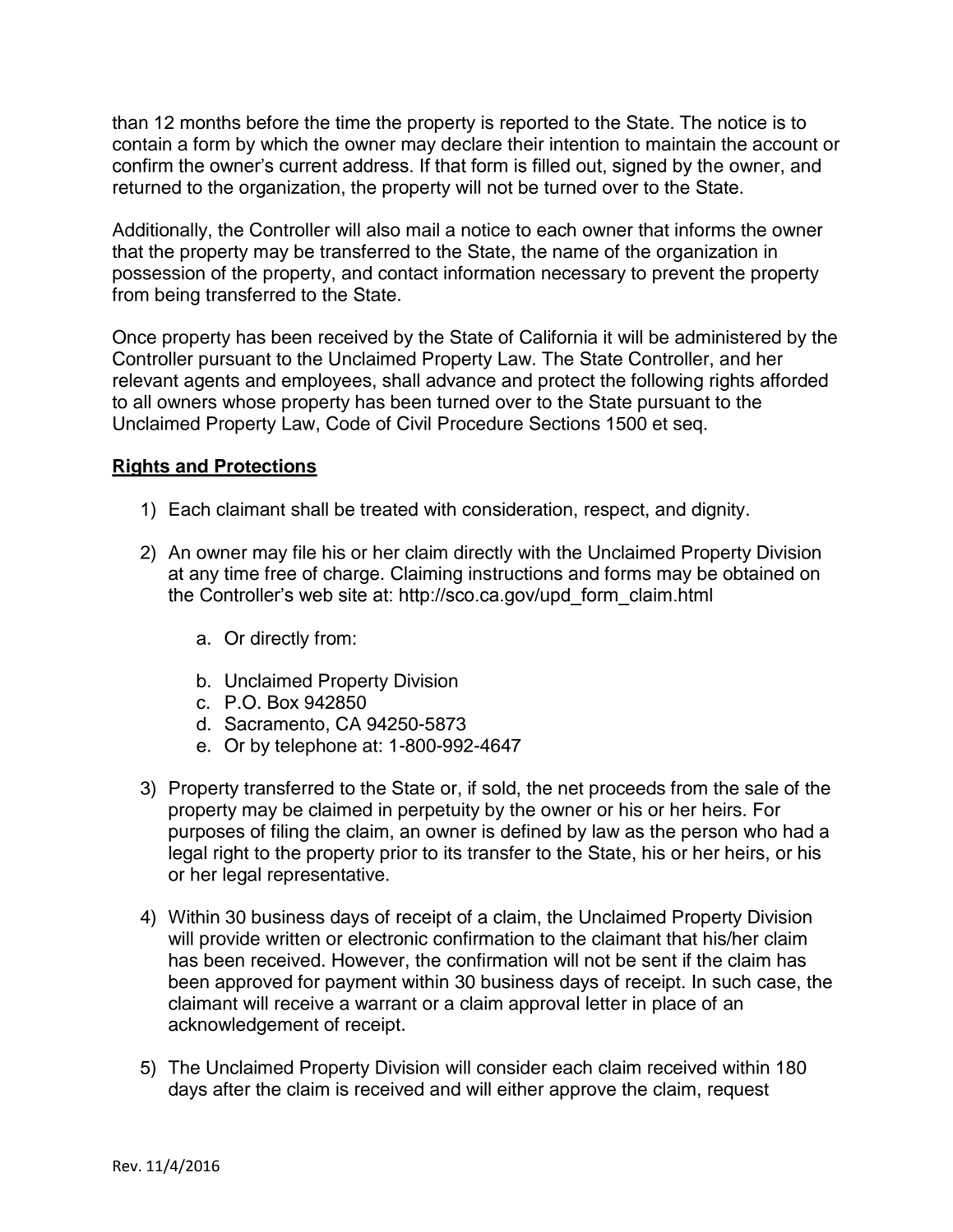additional documentation to support the claim or provide written notice to the claimant if the claim is denied in whole or in part.

- 6) If a claim has been returned once to a claimant for additional documentation or information and the claimant returns the requested documents or information, the claim will not be returned a second time for additional documentation without the Unclaimed Property Division first contacting the claimant to discuss the claim and clarify what is needed.
- 7) If the property has been sold by the State Controller as authorized by law, the owner will be entitled to the net proceeds of the sale.
- 8) Any property that is delivered to the care of the Unclaimed Property Division that has no apparent commercial value shall, nonetheless, be retained and safeguarded for a period of not less than eighteen months in order to provide its owner with every reasonable opportunity to claim his/her property.

# **Appeal Rights**

An owner whose claim has been denied or returned for additional documentation may request an informal appeal of the denial by contacting the Controller's legal office within 30 days of the date of the denial or date the claim is returned. Prior to requesting an informal appeal, the claimant should have made all reasonable attempts to provide the Unclaimed Property Division with all documentation needed to support the claim. Upon receipt of the request for an informal appeal, the Controller's legal office will review the file and may schedule a hearing and request additional evidence. At the conclusion of the legal review, the legal office will provide written notice informing the claimant either that the claim is approved or that the Division's determination to deny the claim is affirmed. Informal appeals should be addressed as follows:

Legal Office State Controller's Office 300 Capitol Mall, Suite 1850 Sacramento California 95814

### **Judicial Action on Determinations**

Any claimant aggrieved by a decision of the Controller's Office or who has not received a decision from the Unclaimed Property Division within 180 days after filing the claim may commence an action to establish his or her claim in the superior court in any county or city and county in which the Attorney General has an office. The action must be filed within 90 days after the decision is made or within 270 days from the filing of the claim if no decision has been made by the Controller.

### **Office of the Property Owner Advocate**